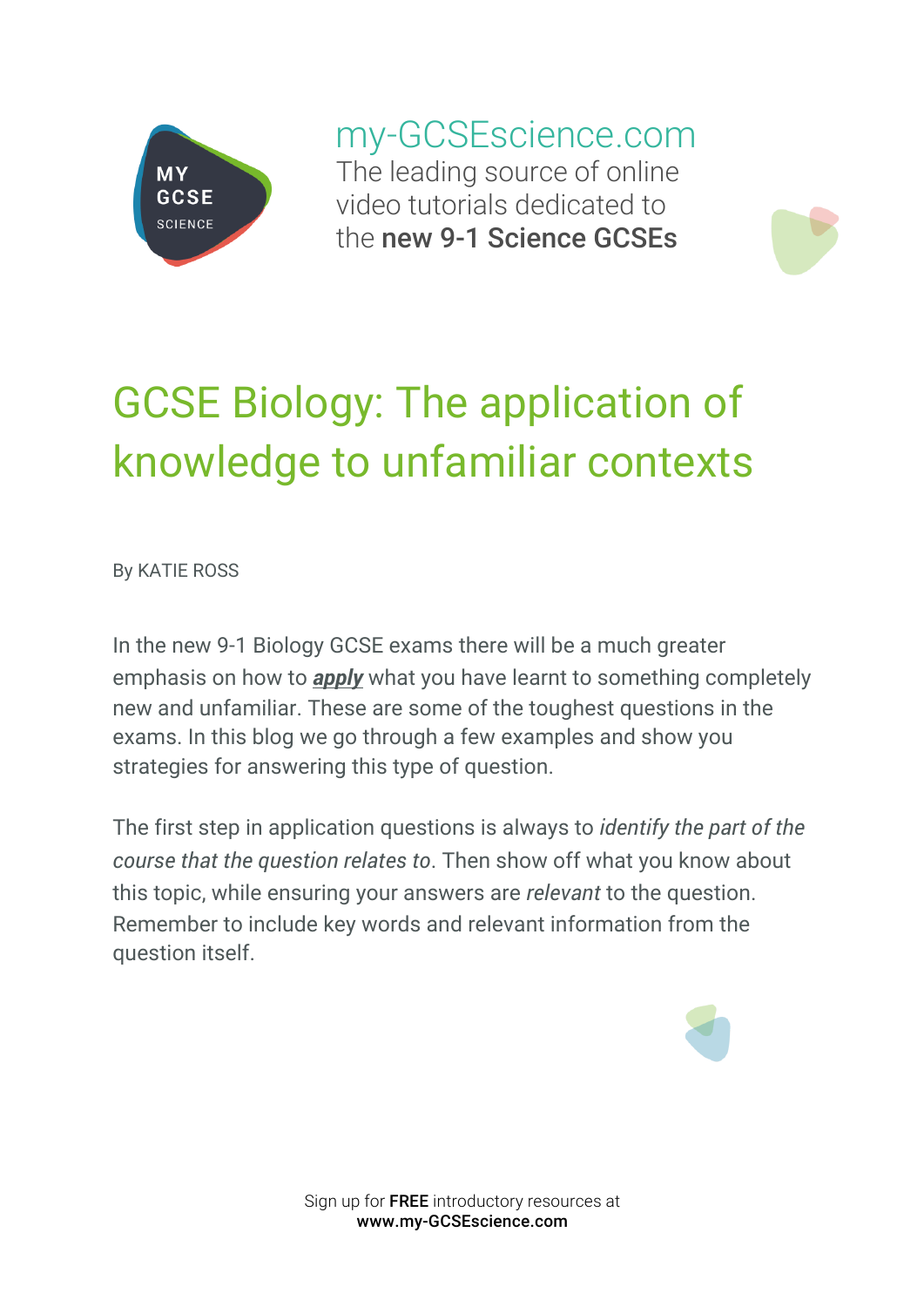#### Stem Cells

*'Alzheimer's disease causes memory less and is the result of neurones in the brain degrading. Explain how stem cells could be used to treat this disease'.*

At first sight, you might think, "How can I answer this, I know nothing about Alzheimer's disease?!" Well, you may not have covered the disease, but you *have* learnt about stem cells. The key words in the question are *stem cells*.

Two alternative answers are:

- *Embryonic stem cells* can be removed from a blastocyst or spare IVF embryo, allowed to divide and differentiate into neurones and then injected into the body/brain to replace the neurones that have degraded.
- *Therapeutic cloning* could be carried out to make an *embryo* with the same DNA as the patient. These *stem cells* can be encouraged to become neurones and then injected into the body/brain to replace the neurones that have degraded.

Regardless of the alternative you use, it's important to refer to stem cells, to state the tissue or organ type you need to create for the treatment and to describe how you would get these cells into the patient.

If the disease given in the question is a blood disease such as leukaemia, then adult stem cells from bone marrow can be used instead. These are simply removed from a donor's bone marrow (in their hip using a long needle) and injected into the patient's blood.



Sign up for **FREE** introductory resources at www.my-GCSEscience.com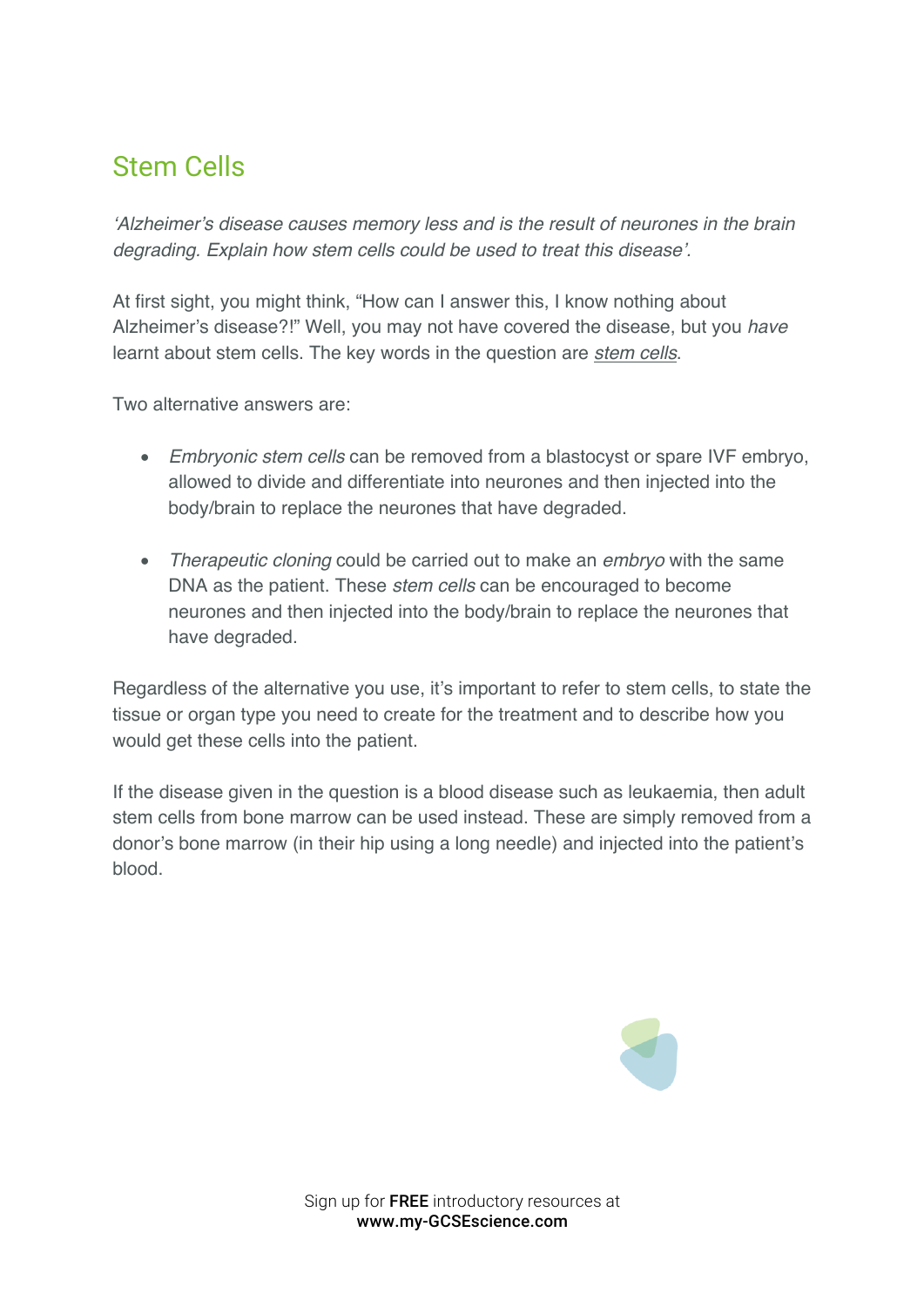## Cell transport

*'Below is a table that compares the absorption of two sugars in the small intestine. However, one small intestine has been poisoned with cyanide, a gas that prevents respiration. Use your knowledge of cell transport to explain these results'.*

| Sugar | Relative rate of absorption |                          |
|-------|-----------------------------|--------------------------|
|       | Normal small intestine      | Poisoned small intestine |
|       | 0.50                        | 0.51                     |
|       | 0.95                        | 0.15                     |

The key words in this question are *cell transport*. But what type of cell transport is it? Osmosis, diffusion or active transport?

First, we can rule out osmosis as it involves water, not sugar. Then the question also tells you that cyanide prevents respiration. It's *active* transport that we're looking for here, because it's active transport that relies on the energy transferred in respiration to move substances against their concentration gradient.

Once you've made that connection, you can apply it to the data. Sugar X had similar absorption rates with or without cyanide, so the absorption of this sugar must be *passive* transport and therefore *diffusion*. But Sugar Y had a significant reduction in the absorption rate in the small intestine that was poisoned by cyanide. This means that the absorption of Sugar Y occurs by *active* transport. As the cyanide prevented respiration, no active transport could take place and less absorption occurred.



Sign up for **FREE** introductory resources at www.my-GCSEscience.com